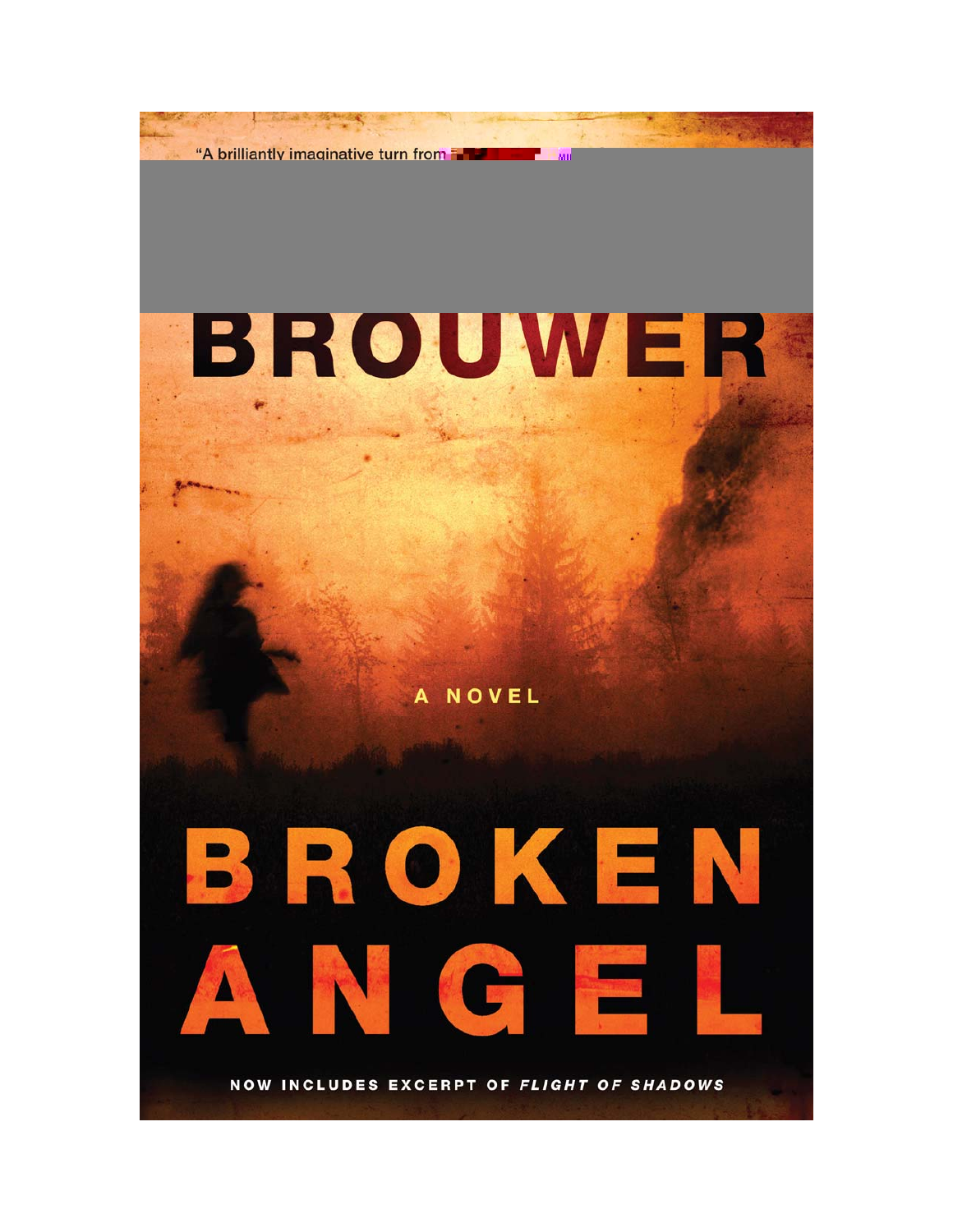### Praise for *Broken Angel*

"The terrific pacing is surpassed only by the character development…" —PUBLISHERS WEEKLY

"Good books keep you turning pages. Great books make you care. Outstanding books make you think. *Broken Angel* does all three!"

—BILL MYERS, author of *The Voice*

"Sigmund Brouwer never stopped spinning my head with *Broken Angel*. Every time I thought I had the story figured out, he swept out the rug and changed the game. This is a brilliantly imaginative turn from a fantastic writer that's endlessly emotional and affecting. Couldn't put it down."

—ROBIN PARRISH, author of *Relentless*, *Fearless*, and *Merciless*

"It's been a long time since I finished a book and said, "Wow, what a ride." *Broken Angel* left me breathless."

—ALTON GANSKY, author of *Zero-G* and *Angel*

"In a genre-bending tale, Sigmund Brouwer takes us from emotional depths to soaring heights. *Broken Angel* is full of memorable characters, challenging ideas, and fast-paced scenarios. This story works on a number of levels."

—ERIC WILSON, author of *A Shred of Truth* and *Field of Blood*

"*Broken Angel* by Sigmund Brouwer is an impossible-to-put-down novel that explores what a world lacking accountability would be like, both for science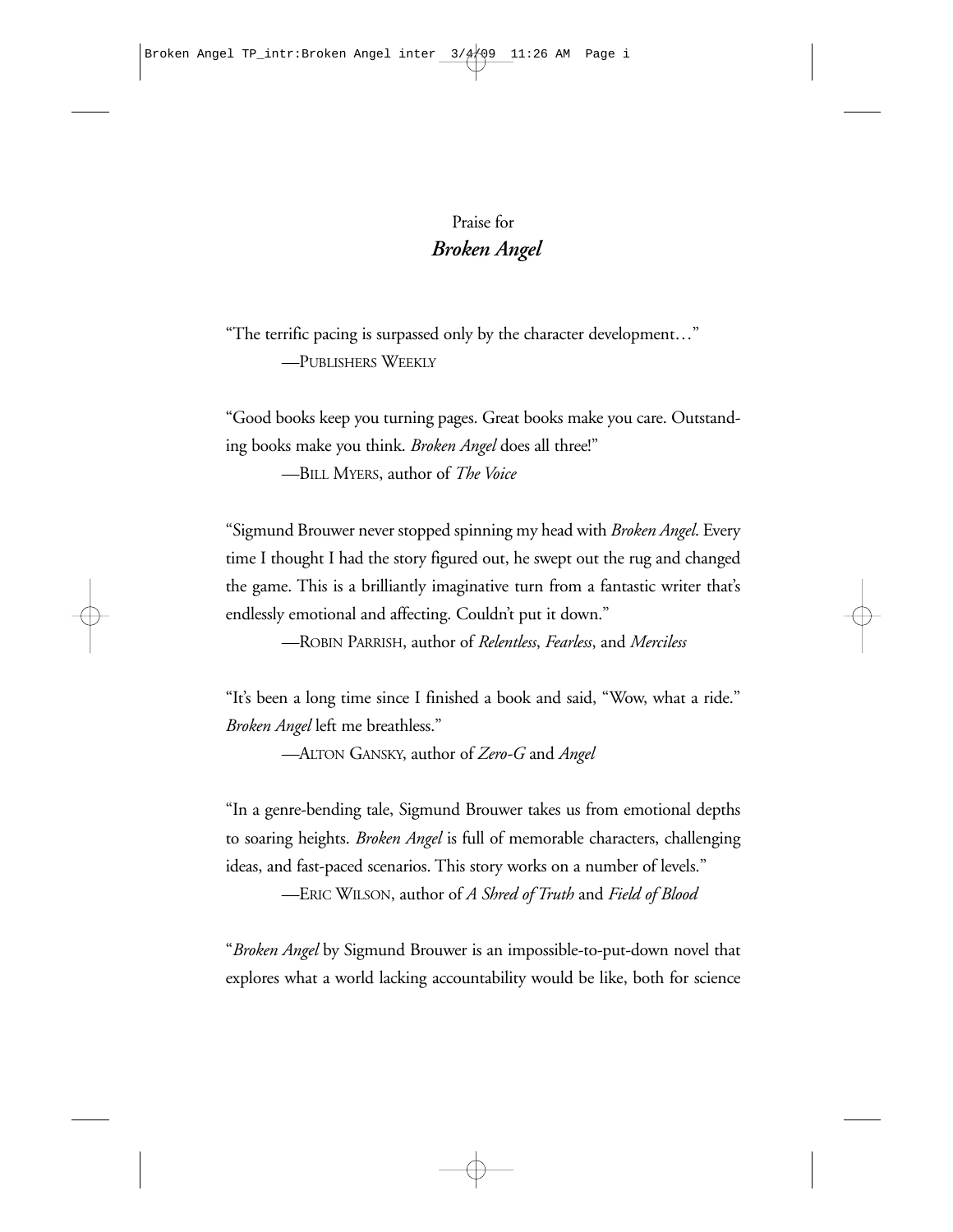and the Church. The result is a cautionary tale that is frightening in its plausibility. It's a thought-provoking and thoroughly enjoyable read!"

> —JEREMY ROBINSON, author of *The Didymus Contingency* and *Antarktos Rising*

"This book continued to keep us intrigued until the final page. Sigmund's ability to keep the reader engulfed in the story of Caitlyn's life is infatuating and exciting."

—POINT OF GRACE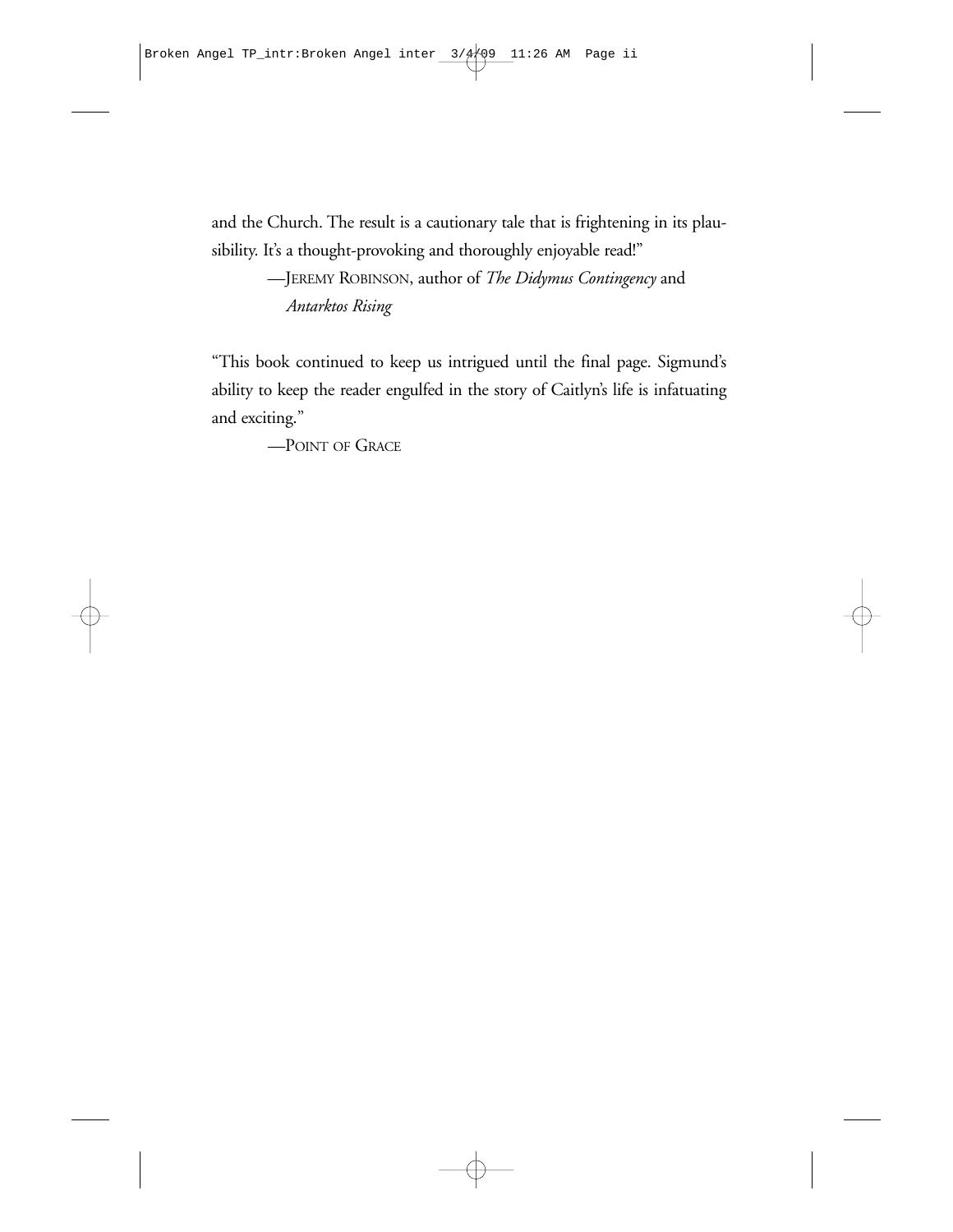# **BROKEN NGEL <sup>A</sup>**

A NOVEL

## **SIGMUND BROUWER**

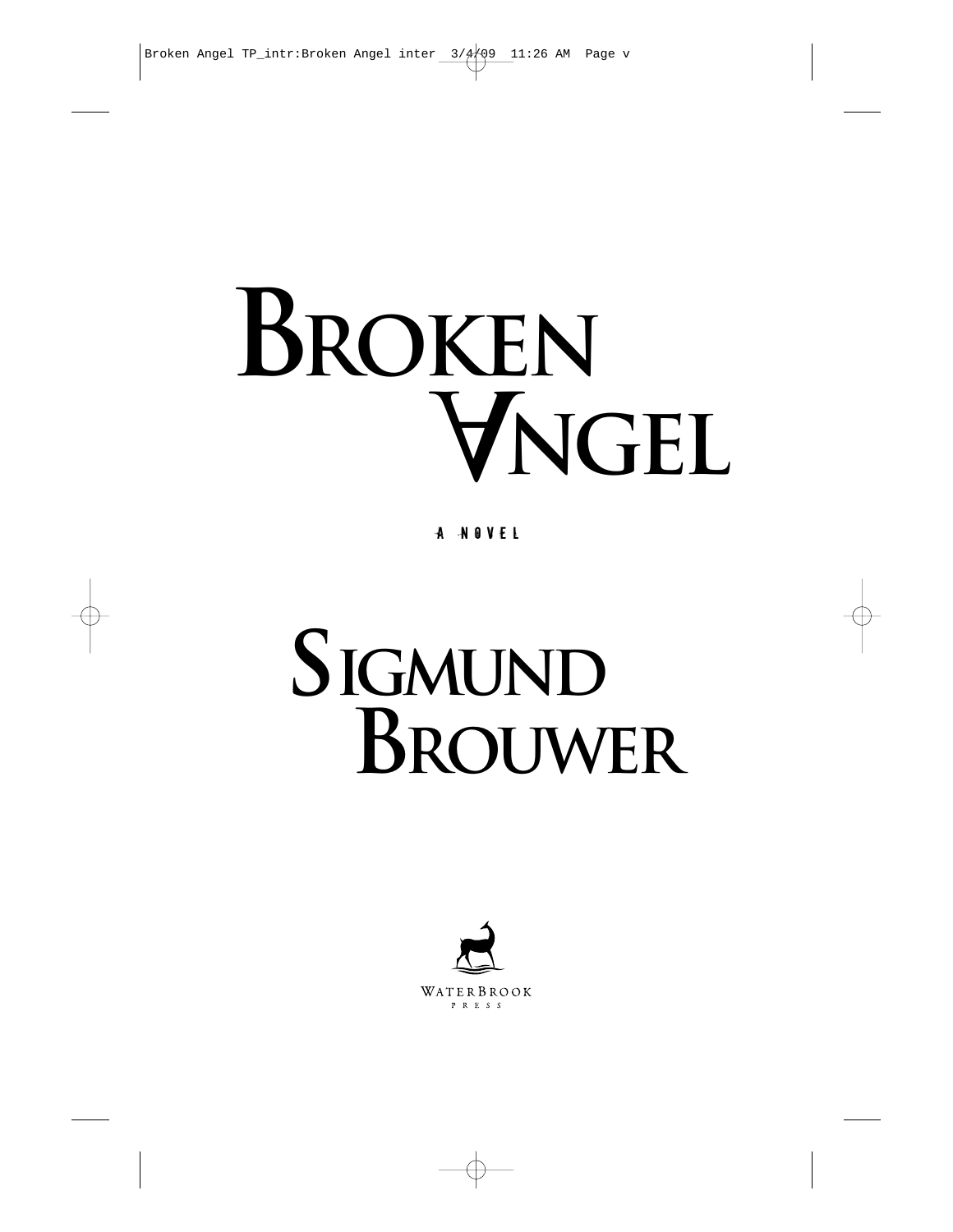Other novels by Sigmund Brouwer *Fuse of Armageddon The Last Sacrifice The Last Disciple The Weeping Chamber Out of the Shadows Crown of Thorns The Lies of Saints The Leper Wings of Dawn Blood Ties Double Helix Evening Star Silver Moon Sun Dance Thunder Voice Pony Express Christmas*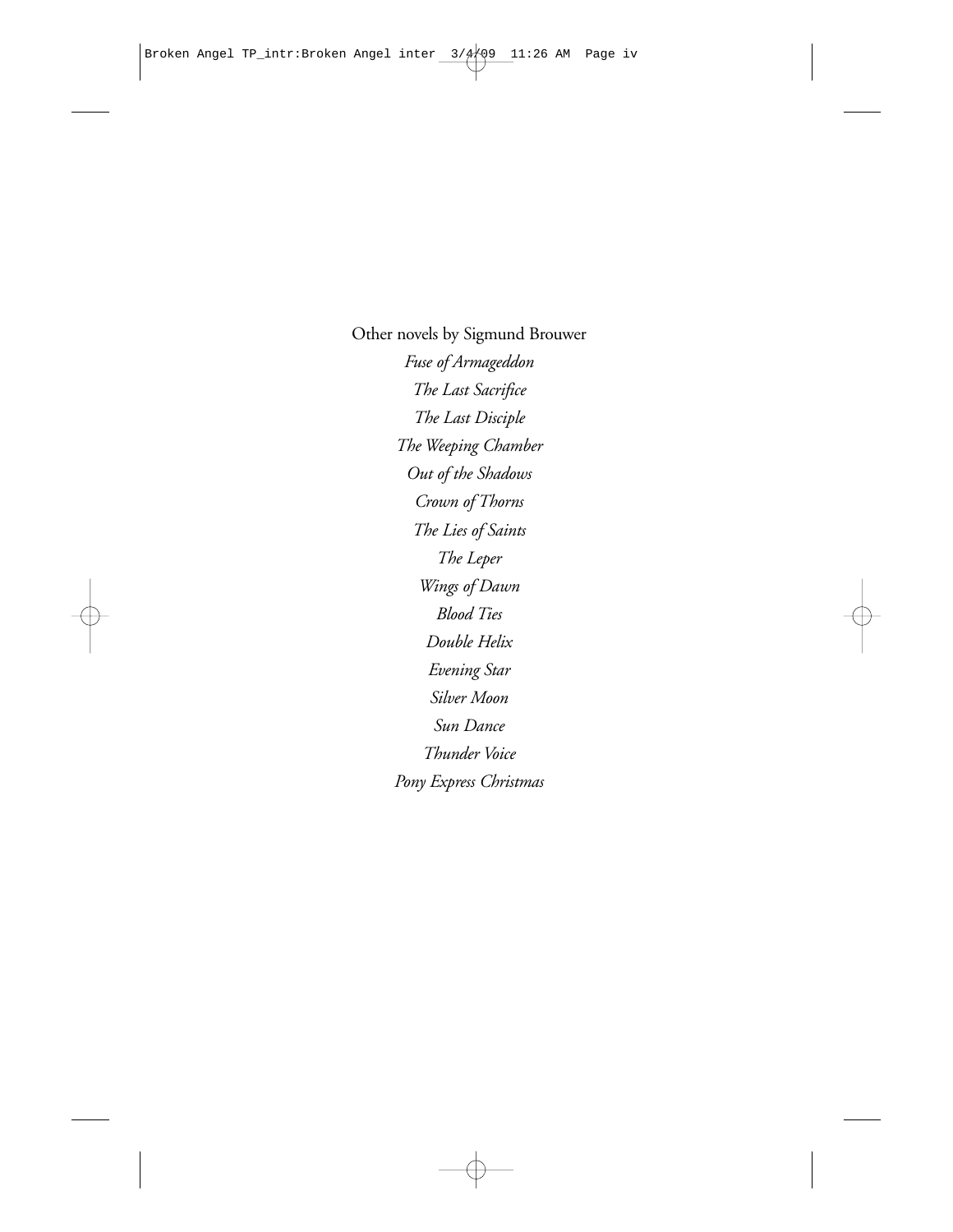BROKEN ANGEL PUBLISHED BY WATERBROOK PRESS 12265 Oracle Boulevard, Suite 200 Colorado Springs, Colorado 80921

ISBN 978-0-307-45719-6 ISBN 978-0-307-44634-3 (electronic)

Copyright © 2008 by Sigmund Brouwer

The characters and events in this book are fictional, and any resemblance to actual persons or events is coincidental.

All rights reserved. No part of this book may be reproduced or transmitted in any form or by any means, electronic or mechanical, including photocopying and recording, or by any information storage and retrieval system, without permission in writing from the publisher.

Published in the United States by WaterBrook Multnomah, an imprint of The Doubleday Publishing Group, a division of Random House Inc., New York.

WATERBROOK and its deer design logo are registered trademarks of WaterBrook Press.

Library of Congress Cataloging-in-Publication Data Brouwer, Sigmund, 1959– Broken angel : a novel / Sigmund Brouwer.—1st ed. p. cm. 1. Fugitives from justice—Fiction. I. Title. PS3552.R6825B76 2008 813'.54—dc22

2008001406

Printed in the United States of America 2009—First Trade Paperback Edition

10 9 8 7 6 5 4 3 2 1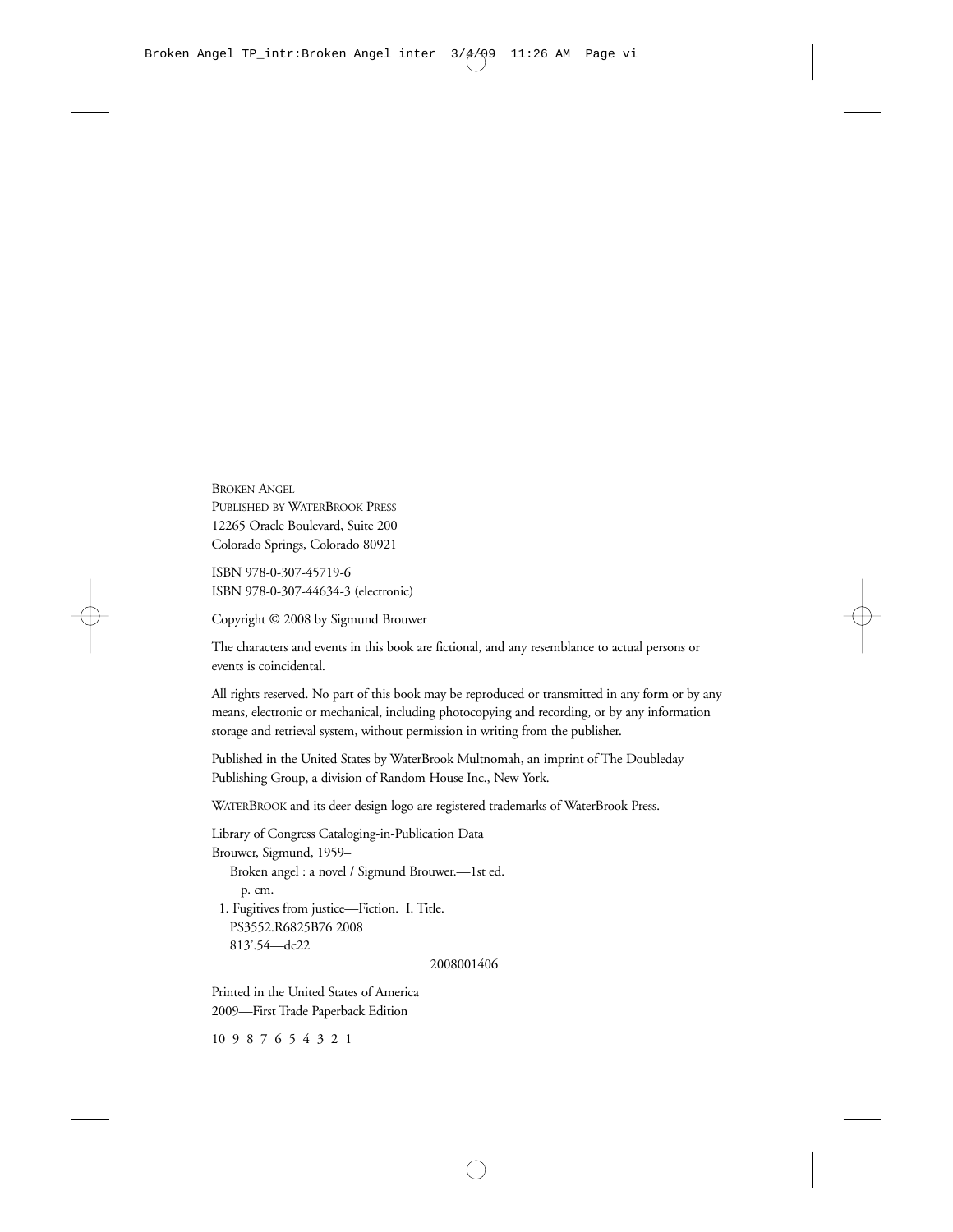

*To Cindy and Olivia and Savannah*

*Always, as big and forever as the sky.*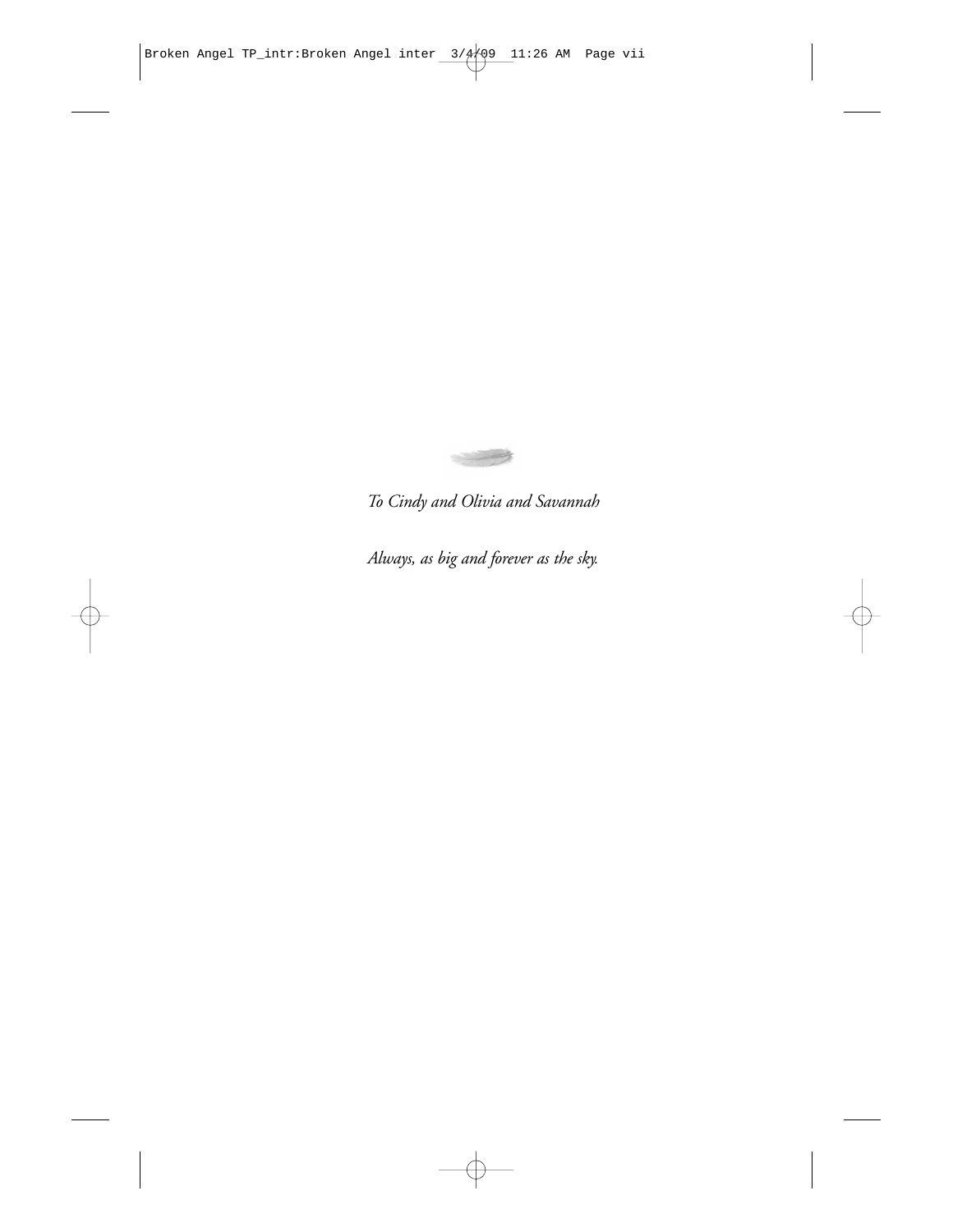*We had agreed—the woman I loved and I—that as soon as you were born, we would perform an act of mercy and decency and wrap you in a towel to drown you in a nearby sink of water.*

 $\overline{\phantom{1}}$ 

*But in the motel room that was our home, the woman I loved died while giving birth. You were a tiny bundle of silent and alert vulnerability and all that remained to remind me of the woman.*

*I was nearly blind with tears in that lonely motel room. With the selfishness typical of my entire life to that point, I delayed the mercy and decency we had promised you. I used the towel not to wrap and drown you, but to clean and dry you.* 

*As I lifted your twisted hands and gently wiped the terrible hunch in the center of your back—where your arms connected to a ridge of bone that pushed against your translucent skin— I heard God speak to me for the first time in my life.*

*He did not speak in the loud and terrible way as claimed by the preachers of Appalachia where I fled with you. Instead God spoke in the way I believe he most often speaks to humans—through the heart, when circumstances have stripped away our obstinate self-focus.*

*Holding you in your first moments outside the womb, I was overwhelmed by protective love. Even in the circumstances that you face now, believe that my love has only strengthened since then.*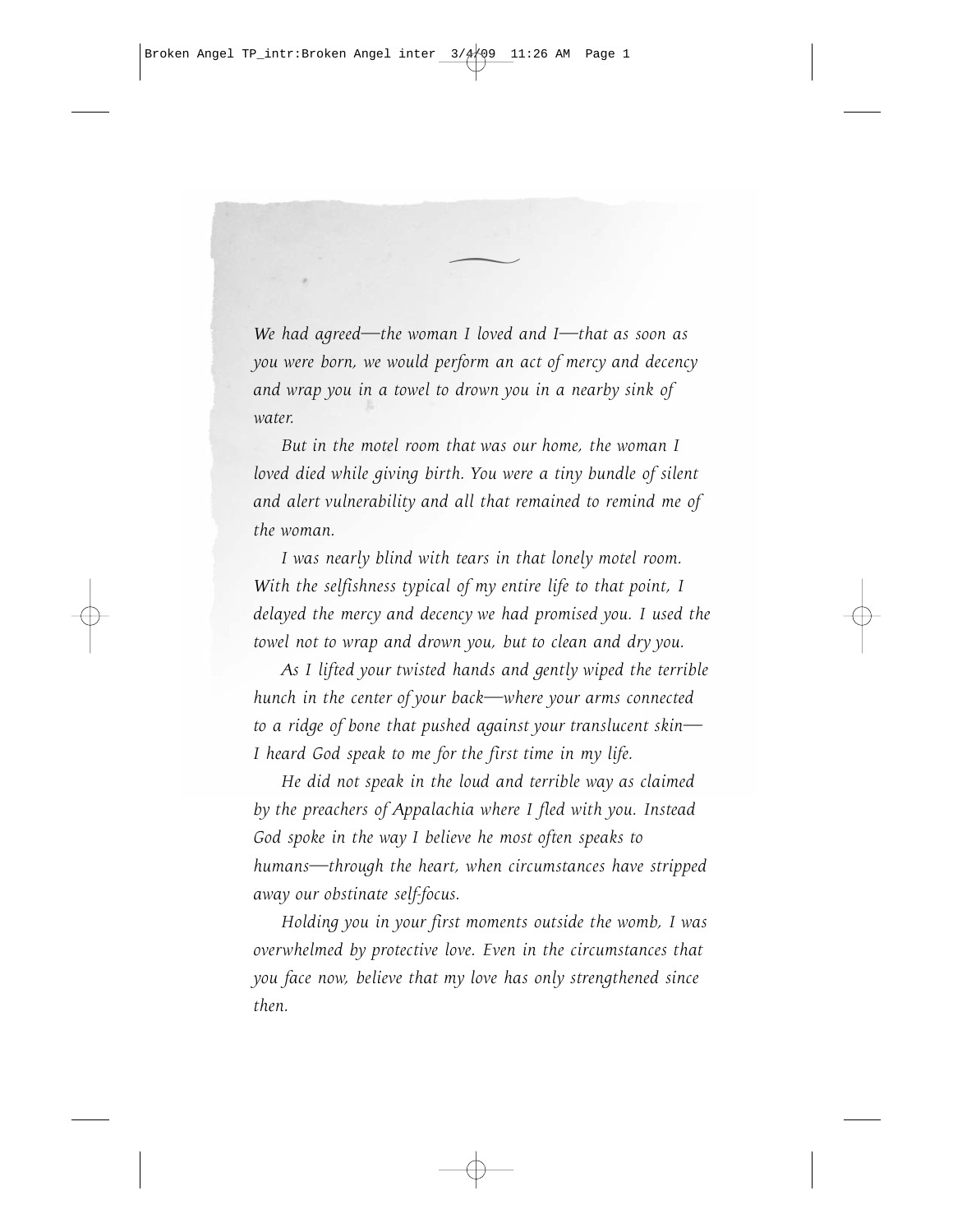*I do not regret the price I paid for my love for you. But I do regret what it has cost you, all your life. And I have never stopped regretting all that I've kept hidden from you. My confession begins with how I deceived you the day after your sixth birthday. You may still believe that we went to the surgeon to help the dove, the one you named Angel. It was a lie. If only that were the worst of my sins…*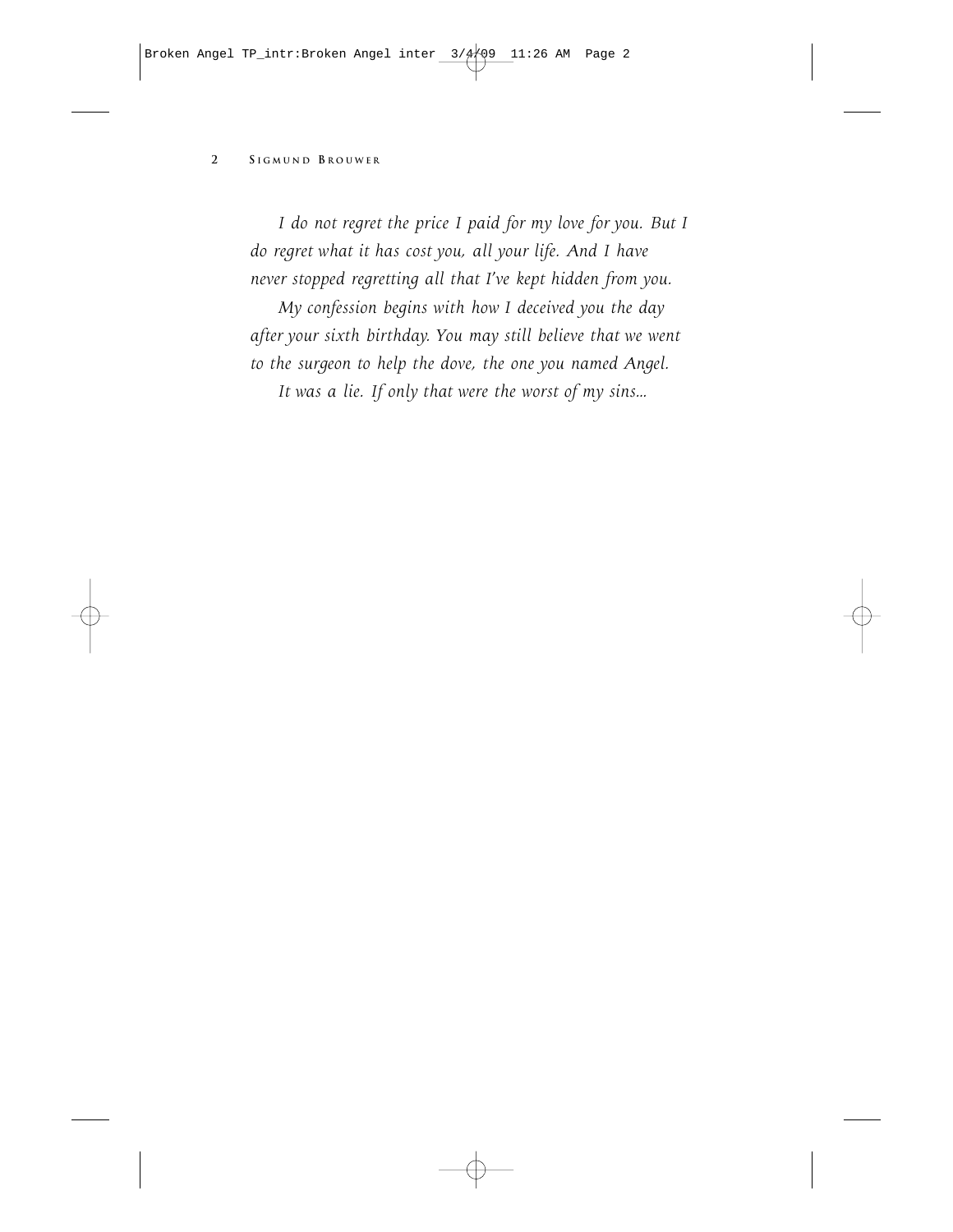### Prologue

In the afternoon of the day after Caitlyn's sixth birthday, the waiting room<br>had been quiet, without the coughing or groaning found among those had been quiet, without the coughing or groaning found among those down the hall waiting for a general physician. The physician, an Appalachian like them, had determined their ailments were ones to be treated by a sharp scalpel, and he'd sent them here to see the Outside surgeon, who spent a week every month inside the Great Fence.

Standing beside Papa, Caitlyn felt self-conscious among these strangers. She held a small wooden box with her white dove inside, lifting the lid occasionally to whisper encouragement to it, glad to find its black eyes still bright and attentive.

She'd found Angel below a window and had given her care for a week already. Papa had promised Caitlyn that a surgeon might fix the dove's broken wing, and she had prayed all the way from the collective that God would allow it.

To ease her nervousness, she used her tongue to wiggle a loose tooth back and forth. She had already lost four and was proud that she had learned not to cry at the quick pain that came when Papa helped her pull them loose. She wore the red shoes she'd been given for her birthday but couldn't fool herself into believing they made her look pretty for these people. She held Papa's hand for comfort and kept her back pressed against the wall. She wore a loose jacket but still felt as if all these strangers knew that her back was not like the backs of other girls.

Once, before they'd settled at the collective, she and Papa were at a church gathering in a small town along an abandoned railroad, deep in one of Appalachia's hundreds of valleys. Children had been playing around the adults, who stood in a tight group to discuss the weather and the morning's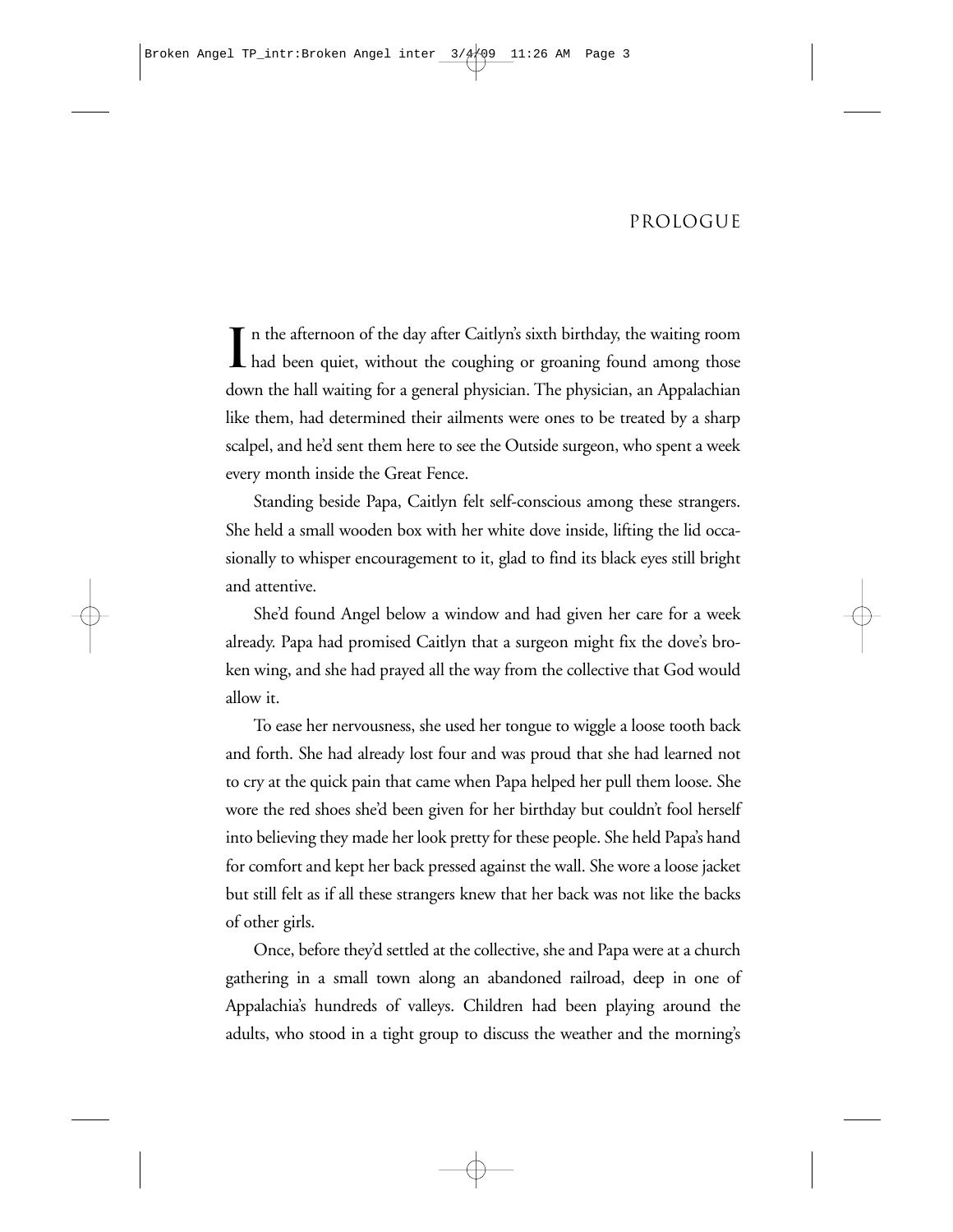sermon. Caitlyn had made friends with another girl who was tiny like her. They wandered among the boys, who were rough and tumble and pushed Caitlyn to the ground. Her new friend helped her up and patted Caitlyn on the back. A question was asked, and Caitlyn began to shed her coat, innocently. Papa ran toward them, shouting.

He arrived soon enough to prevent other adults from seeing, but three of the children had already glimpsed Caitlyn's mutated arms—terribly thin and long, dark with shaggy and coarsened hair. They screamed in horror, and Caitlyn never made the mistake of playing with other children again. Not because Papa warned her against it, but because she finally understood she was different. She didn't like being different. It made Papa sad.

When Caitlyn's name was called, Papa stood and took her by the hand to a small private room where the surgeon waited.

The surgeon had his back to them when they entered. He turned, holding a clipboard. He wore a mask but had pulled it down so his entire face showed. He had short brown hair and dark brown eyes.

Caitlyn sensed the same thing in the man as she did in Papa. She couldn't put it into words, of course, not even in her thoughts, but she understood the aura of sadness and kindness about the surgeon. Others often recoiled from her, but he knelt and put his hands on her shoulders.

"Hello," he said, looking directly in her eyes.

"Hello," Caitlyn said. She felt safe with this man, like she did with Papa. "Papa said you might be able to fix Angel and help her fly again. I call her Angel because she is so white."

She opened the box. The surgeon studied the white dove with great seriousness. He asked permission to lift the dove out of the box. Caitlyn liked that. Other grownups would not have been that nice.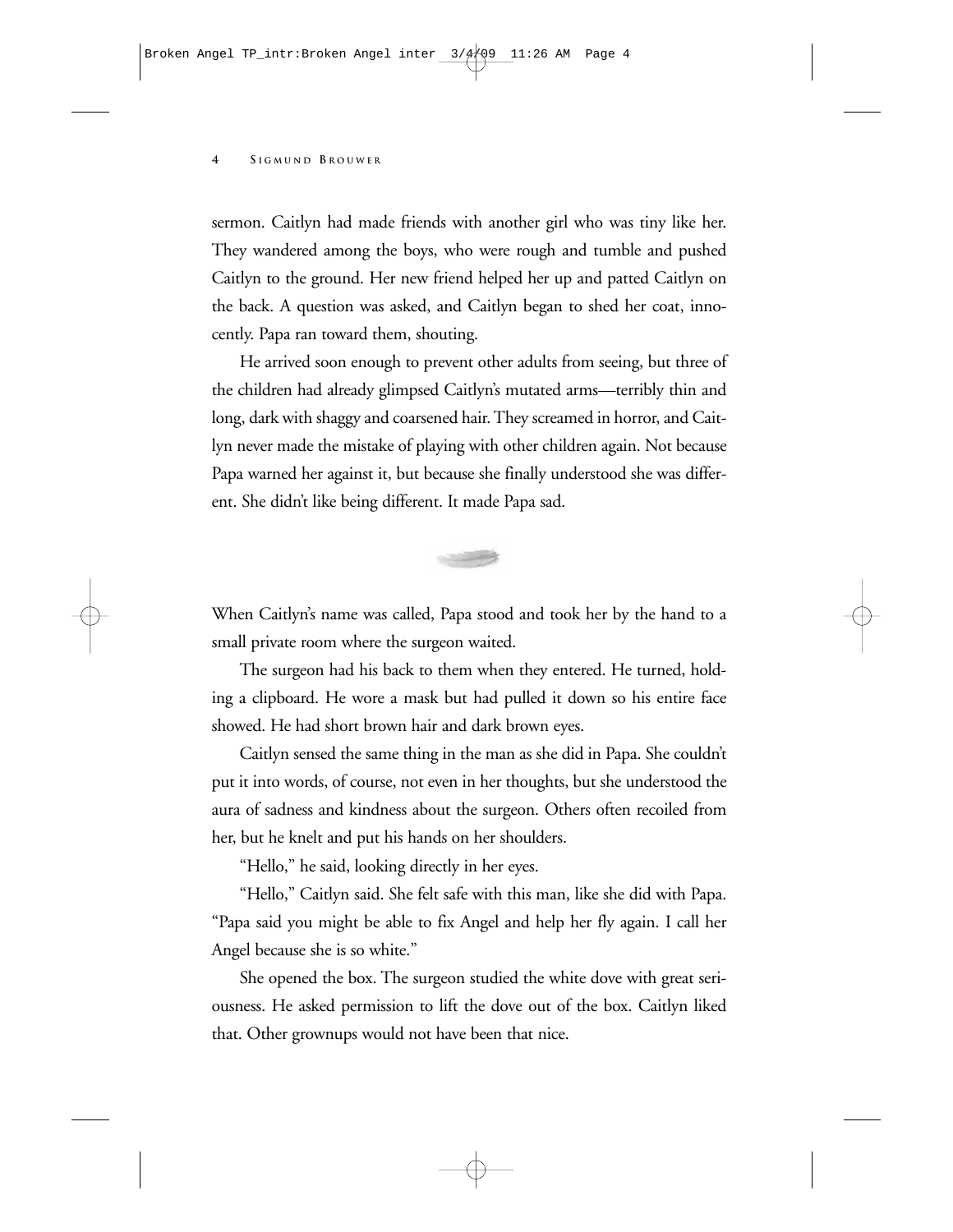"I've never seen such a beautiful bird," the surgeon said.

Caitlyn shook her head. "Me neither."

"I'm told you are not a physician interested in politics," Papa said to the surgeon. "That is the only reason we are here. We have a little angel who needs help."

"I'm from Outside." The surgeon still looked into Caitlyn's eyes. Smiling, but still with sadness. "What happens in Appalachia is not my business."

"We need to trust you," Papa said. "I can't even tell you why or how important that is."

The surgeon set the dove back into Caitlyn's box. He consulted his clipboard. "Jordan, right? This need is why you wouldn't let the general physician prepare the x-rays?"

"Feel my daughter's back," Papa said. "Between her shoulder blades."

Caitlyn stepped away instinctively, but Papa told her it would be all right. He helped her remove the loose coat. Caitlyn stared at the floor and shivered as the surgeon's soft, gentle hands ran along her coarse skin. Why did she have to be such a burden for Papa?

"Very atypical," the surgeon said. "Not only her back. But her fingers. Her hands. Her thin arms. I'd like to do a medical history. Maybe there is some hormone treatment to—"

"She needs your help," Papa said. "A simple operation on her back. Help. Not questions."

The surgeon raised a questioning eyebrow.

"In my other life," Papa said, "I had considerable medical background, but I'm not a surgeon."

"Your other life?"

"My daughter would not have been able to cope, Outside. That's why we are here."

Caitlyn wanted to pull on Papa's hand. He and the surgeon had forgotten about the box. Although Papa had taught her to be polite and not interrupt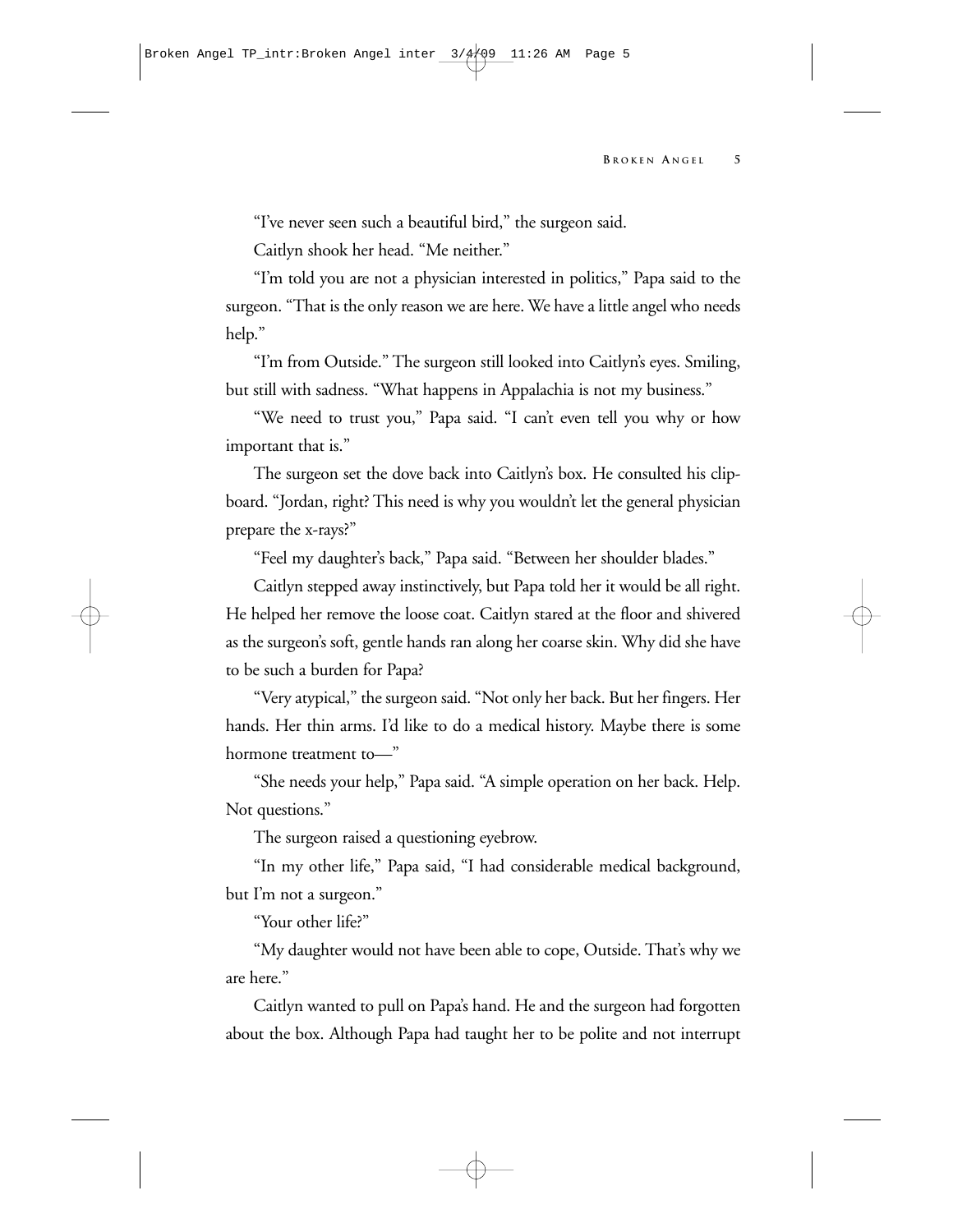adults, she couldn't help herself and held the box toward her father. "Papa, don't we want to help her fly again?"

Papa smiled and kissed her forehead. "Yes, my love. Sometimes adults talk about things that aren't interesting to a little girl. Forgive Papa."

Caitlyn studied the doctor's face. Papa said he could help them, and she was terrified he would refuse. It was such a beautiful bird. She loved it. She wanted it to fly.

"After the x-rays," the surgeon finally said, "we'll need blood samples."

"Just x-rays," Papa said. "Samples become part of medical files. The x-rays, I can take with me."

The surgeon was quiet for another long moment. He looked at Caitlyn again, and his sad smile surfaced.

"X-rays that you can keep, then," the surgeon said. "If possible, surgery later today. Whatever you are trying to hide is on your conscience. I want to help the girl."

"Thank you," Papa said.

Caitlyn wiped away tears. The surgeon had agreed to try to help her beautiful broken bird and she was happy.

The surgeon nodded at Caitlyn, as if he understood the reason for her tears. "X-rays first."

Papa held Caitlyn's hand while she stood in front of a strange machine. She was forced to wear a heavy gown. Papa wore one too. The machine made a chunking noise. She was asked to stand sideways. Another chunking noise.

"This will help?" Caitlyn tried not to move the box in her hands.

"Yes. This takes a picture of bones to see what is wrong. Hold the box still, my love."

After, they waited in the small room until the surgeon returned with black and white sheets. He held the sheets against a board of light on the wall.

"Amazing," the surgeon said. "This bone structure. The formations are like—"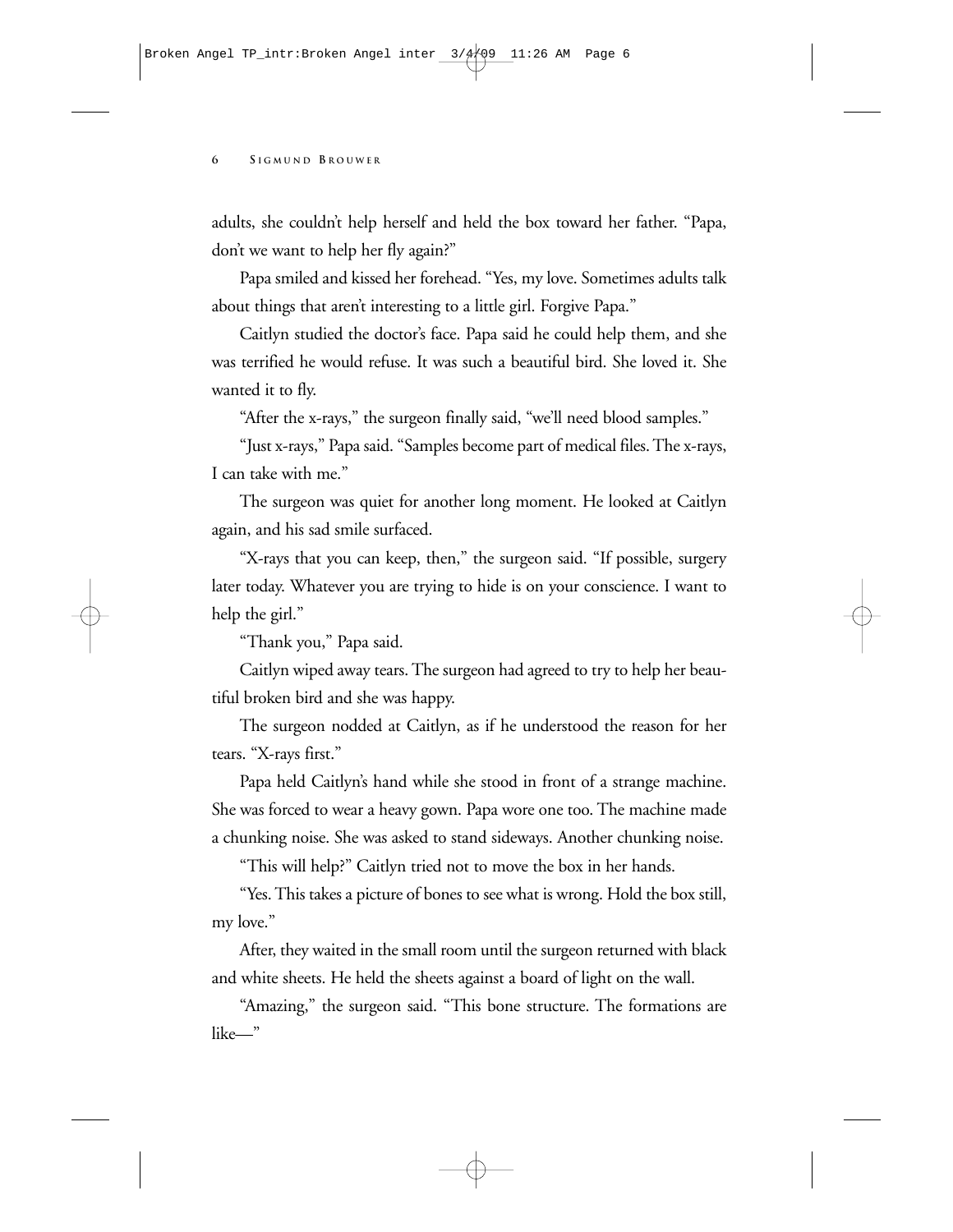"No questions, please," Papa said. "For the sake of the girl. Once surgery is complete, she will be free."

The surgeon studied the x-rays. Caitlyn was fine with the silence. When they were away from others, she and Papa often sat together, content, saying nothing.

"No," the surgeon finally said. "Too dangerous."

"You said what happens in Appalachia is not your business."

"I don't care that you're illegal. The surgery is too dangerous."

The surgeon put his finger on one of the sheets. "Here. You can see the growths. That means extra blood vessels and the nerves at the spine too. If I go in there now, at the base, there's a very good chance that she will be paralyzed."

Papa was silent for so long that Caitlyn wondered if he was feeling ill. When he had a cold or a fever, she liked to tend to him. To fuss over him and bring him water to drink. It was so little compared to all he did for her, but it seemed to make him happy.

"You can't fix my broken bird?" Caitlyn asked.

"Outside, there are facilities for specialized surgery." The surgeon spoke past her. "I can make a recommendation. With the right people and equipment, it should be possible to make a complete removal. You know that Bar Elohim grants mercy visas for medical visits to Outside."

"No. It would destroy her."

"But these are spinal specialists. They wouldn't paralyze her."

"It would destroy her life," Papa said. "She cannot return Outside."

The surgeon froze and stared at Papa. "Return? You've considered escape?"

"That was another statement of trust. What can you do to help?"

"Will these grow as she matures?" the surgeon asked, tapping the sheet again. "I ask because you seem to know more than you want to say. For someone with a medical background."

"In Appalachia, it's wisest to say little," Papa answered.

"There will be future growth?"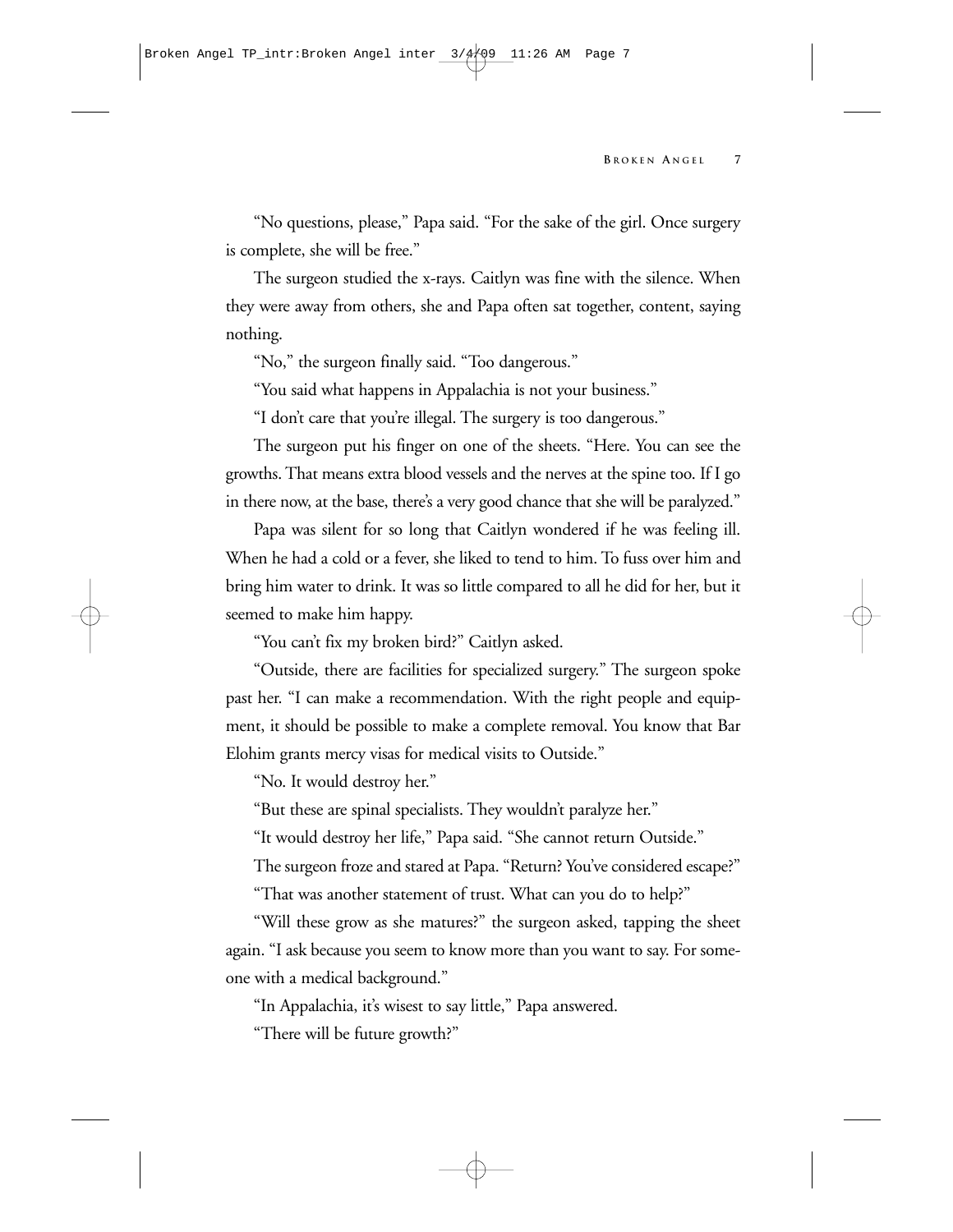"Yes." Papa spoke so quietly that Caitlyn could barely hear him. This tore her heart.

"When you are confident that the growth has stopped," the surgeon said, "come back to me. I will cut them off away from the base, far enough from the spine that we don't risk paralysis. What remains won't be too difficult to hide with the right clothing."

"The growth will continue until after puberty. Something needs to be done now."

"Surgery every time there's another few inches of growth?" the surgeon snapped. "Is that what you want to do to her?"

"No." Papa looked at his shoes.

Caitlyn fought tears again. "We have to wait to fix the bird?"

"Yes," Papa said. "I promise, even though it can't fly, we'll take very, very good care of it."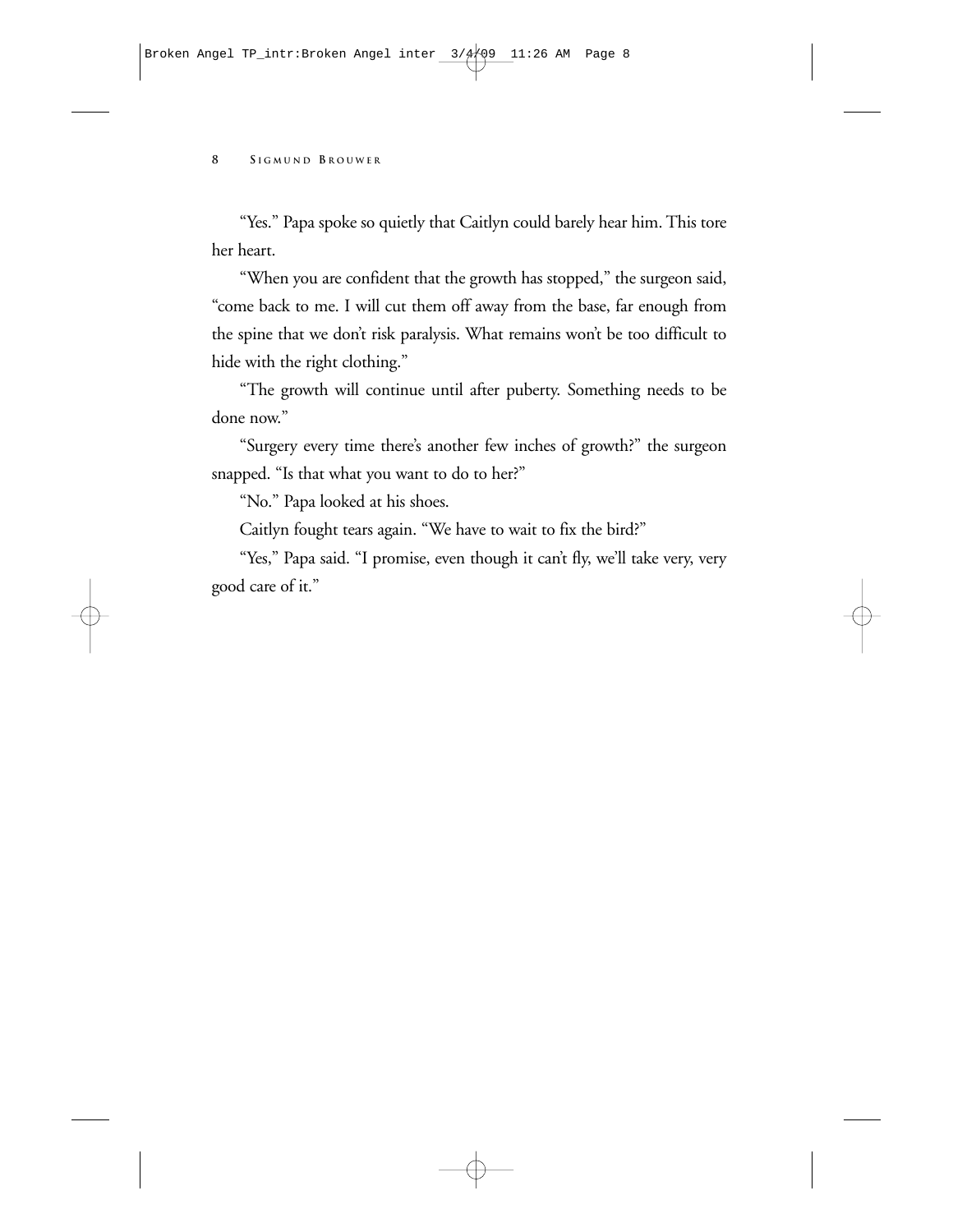### **Day One**

 $\overline{\phantom{0}}$ 

*I am not a man that women look at twice.*

*Yet she did, the woman I loved. Caitlyn. The name I would give to you in honor of her memory.*

*She was a dark-haired beauty. She saw beyond my shy conversations and saw something in my eyes perhaps, a loneliness of soul that touched her. At first, our eyes held contact longer than necessary. On my later visits we exchanged smiles, our first tentative conversations. A touch of fingertip to fingertip.*

*Our love grew until we pledged to seek a life beyond the prison that held her. She was six months pregnant when we escaped, became man and wife, pledging together to be parted by nothing short of death.*

*Our pledge lasted until the end of her pregnancy, when you were thrust into this world among the echoes of your mother's death. You did not kill her, Caitlyn. By taking her away from any medical help, I was responsible.*

*And although I knew then that someday I would have to pay the price for my love for you, it has arrived far, far too soon…*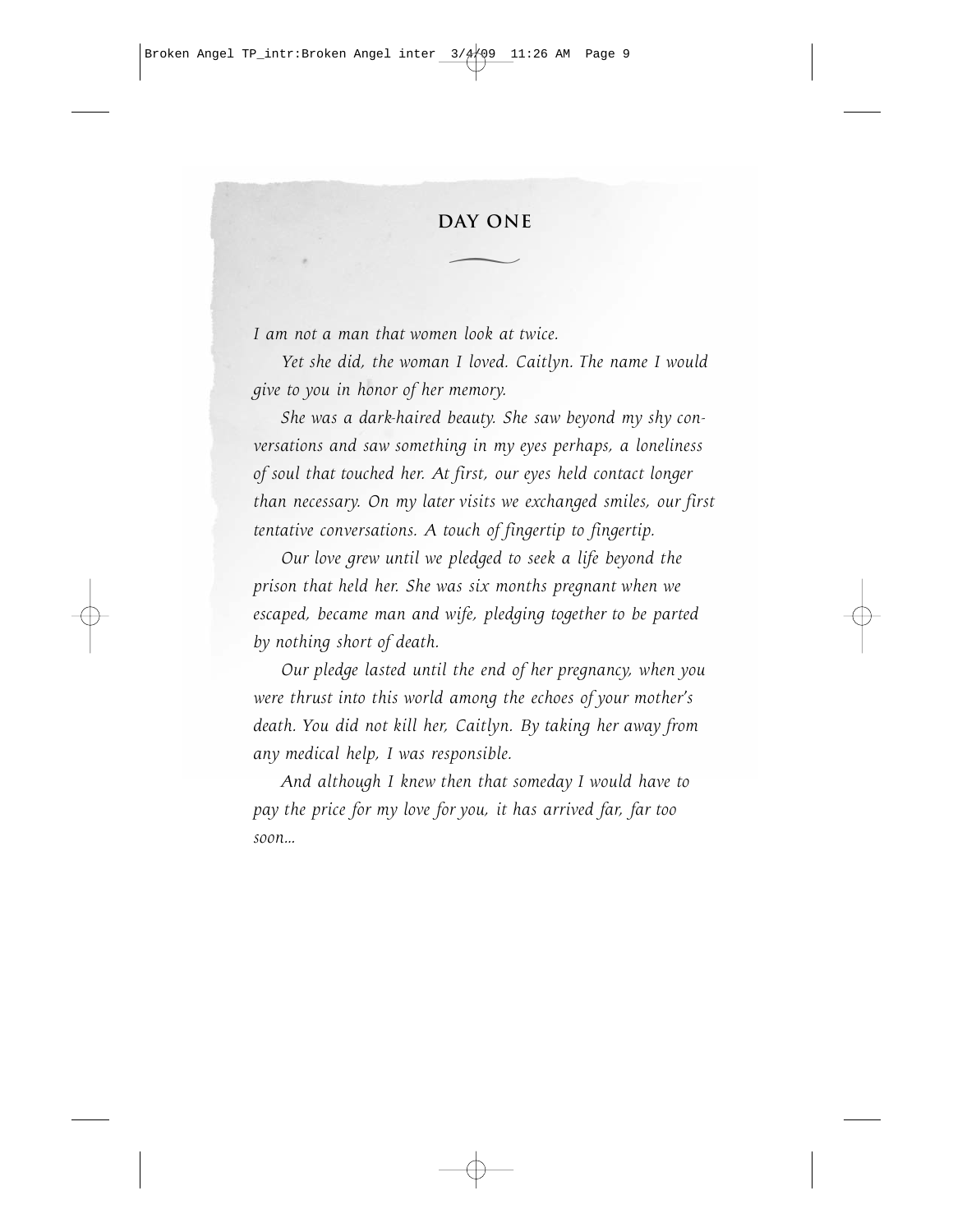**M**  $\overline{I}$  ith late sun spreading an orange glow, wind carried the chorus of baying bloodhounds to Jordan and Caitlyn. They had climbed to the top of the mountain and reached the barren and stunted scrub pines, which grew at awkward angles from crevices in the rock.

Jordan consulted his vidpod and assured himself that the GPS coordinates were correct. He glanced around.

Below, on one side, was the valley where the bounty hunters followed their dogs. The trail that Jordan and Caitlyn had taken up the mountain from that valley was a snake of betrayal, with the bloodhounds roaming free, picking up their scent on bushes and across the long grasses.

Jordan had seen Appalachian bear hunts and knew this would be the same, the noise of hounds galvanizing the killing lust of the Rottweilers straining against leashes, waiting for the bounty hunters to release them once the prey had been sighted. To the Rottweilers, there was no difference between bear or human. Nor, probably, any difference for the bounty hunters.

The other side of the pinnacle was a drop of hundreds of feet where a waterfall fed an ancient rift of stone that widened into a valley, with the occasional bounce of sunlight off curves of the stream far below and a panoramic view of other mountaintops.

They were trapped.

Jordan put his arms around Caitlyn, as if protecting her from the noise of the hounds. He was a tall man in his fifties, thin and muscled from years of repetitive labor. The wind plucked at his untrimmed, graying hair.

"Papa," Caitlyn said, leaning into his chest, the wind rocking them slightly. *Papa.* One gentle word.

It had been three days since they had fled the collective, with bounty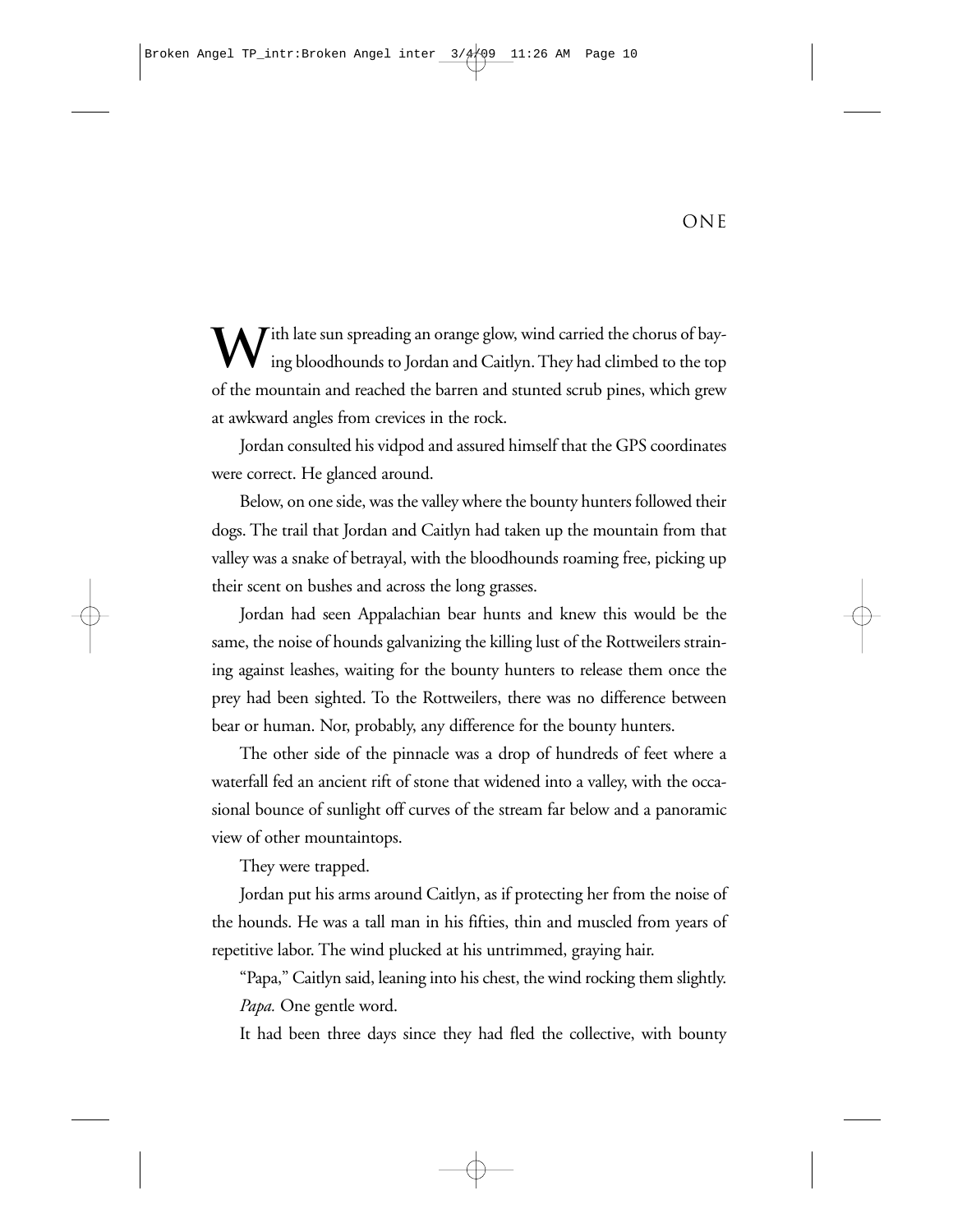hunters in pursuit. Jordan had taken them half the length of Appalachia and was exhausted. He knew he could contain the exhaustion enough to hide it from Caitlyn and hold it off long enough to do what was needed. His sorrow, however, was so overwhelming that he didn't know if he could trust his voice.

He stepped back and took her face in his hands, desperate for time to stop. Through the years, it had been too dangerous for the luxury of photographs. Jordan's scrapbook of Caitlyn's childhood was a series of different moments committed to memory, moments where he was far too aware that it would all be taken from him someday.

This day.

Without her cloak, lying on the ground beside them, Caitlyn's slenderness was striking. To Jordan, the beauty in her face gave her a dignity that far outweighed her lack of size. The pupils in her eyes were eerily large, her fingers like long claws. He had learned to love those fingers and hands, the unnaturally thin delicacy of her legs and arms and torso. He'd long stopped noticing the coarse hair on the hunch centered between her shoulders.

Caitlyn smiled back at Jordan. A small, hesitant smile that betrayed the fear she tried to hide from him.

"This is my fault, Papa," she said. "I am so sorry for what I've done to us. Whatever it is, I didn't mean to do it. Tell them that. You don't need to be punished. You've done enough, never leaving someone like me."

Her words almost broke the last of his strength and composure. But Jordan knew what she meant. She wondered if she had inadvertently broken a law. If she had triggered something that the Elders needed to punish. Had she been seen without her coat or said something that was reported?

"No," Jordan told Caitlyn. "You did nothing wrong."

He wanted to hold her again. But it would be a comfort of deception and shame. His shame. He should tell her that they were paying for his sins, not hers.

Hiding during the day, traveling the dangerous paths through the valleys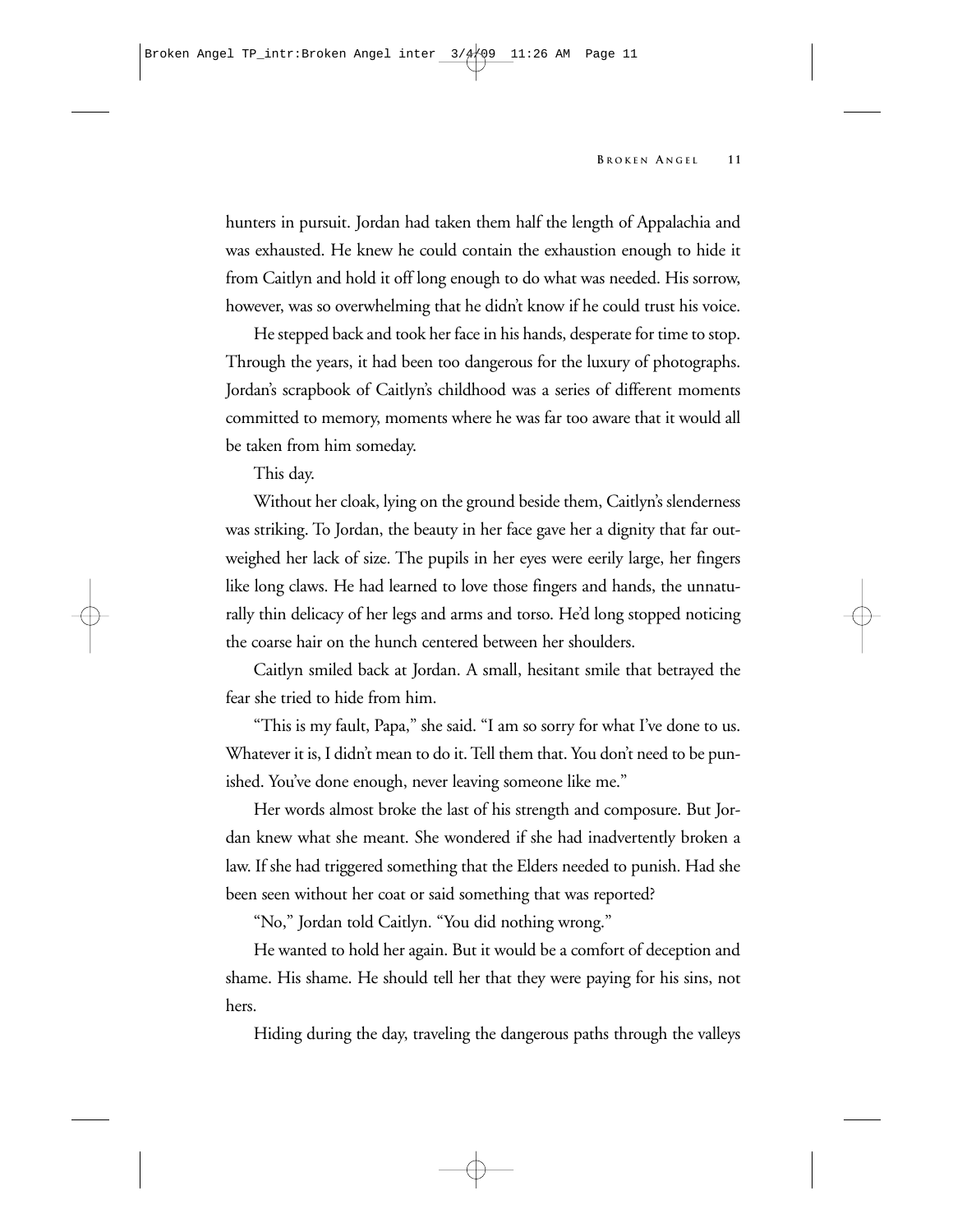at night, he'd been snatching moments to write the letter that would explain. Because she would despise him later, he wanted his final memories of her to be untainted by the horror of comprehension that would come with truth.

It was not the time to confess his sins. It was time instead to send her into the abyss.

Jordan could not hope for a sacrificial ram to appear, but he understood what it must have been like for Abraham to climb Moriah to the place of sacrifice with a trembling mixture of faith and hope and sadness that was a far heavier burden than any physical weight. In her trust, Caitlyn, like Isaac, had been totally unaware of the purpose of their climb. Isaac's ignorance could have only deepened Abraham's sorrow, as Caitlyn's did for Jordan's.

Yet Abraham wouldn't have seen in Isaac's eyes what Jordan saw now in his daughter's.

The wind and the height, as it always did, awakened an instinct in Caitlyn. On other days like this, all through her childhood, Jordan had taken Caitlyn to places where they could be alone and quiet, often at the edge of a cliff to give them a view, with Jordan hiding from Caitlyn how badly he was trying to suck the marrow out of each second together.

That sweet poignancy of those picnics had always intensified as he observed little Caitlyn marvel at the hawks soaring below them, their shadows flashing across the tops of the pines of the valley. Caitlyn had watched with unknowing longing, the way God's touch makes human souls instinctively yearn for a place unseen.

Despite the baying of hounds, a constant reminder of the danger, Jordan hoped that this same longing had returned to her.

In the last few months, triggered by puberty occurring far later than in most girls, changes had rapidly forced themselves on Caitlyn's body. She'd become voraciously hungry, especially for milk and meats. The hunch between her shoulders had grown like a cancer, spreading down her back in slow ripples, shiny and swollen until near bursting. The coarse hair draping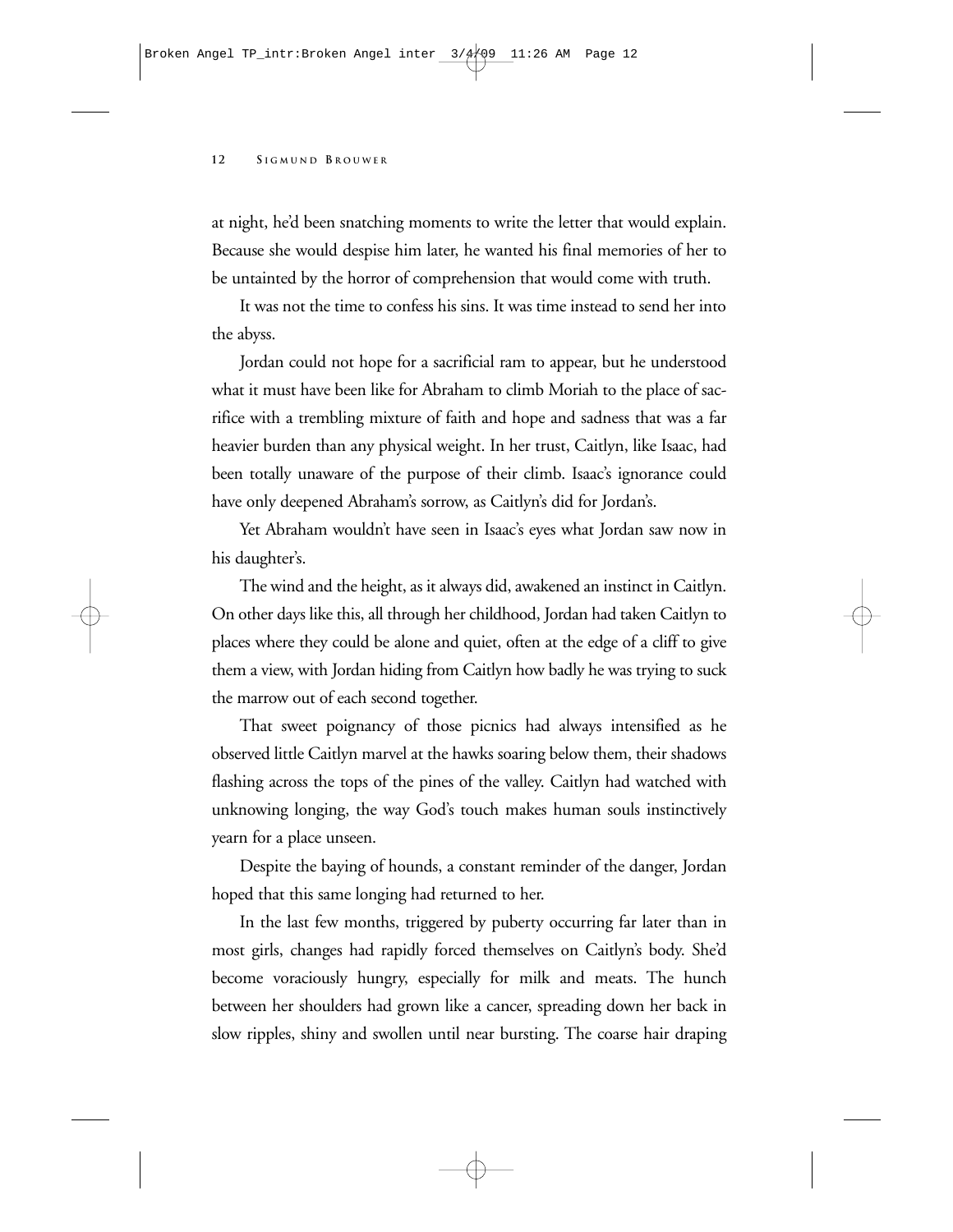her shoulders and upper back and arms became thicker than straw, and the outer layers of what had once been hair became dull with a sheath of dead, flaky skin. Her fear at a first menstrual cycle Jordan had been able to explain. As for the growing bulge, he did little except assure her that it was what her body was meant to do. Anything more would have meant revealing the horror that he was too cowardly to expose, except by letter.

Jordan wore a hip pack. He unbuckled it and squatted as he reached inside. When he stood again, he offered Caitlyn a piece of clothing.

"You need to wear this."

She frowned. To her, it was obviously far too small. Jordan knew better.

"A microfabric," he said. "It will stretch."

She ran the shiny, smooth black material across her face. "Microfabric?"

All her life, her clothing had been rough cotton. She'd never seen material like this. "From Outside," Jordan explained, although this answer alone would raise a dozen more questions. Before she could ask, Jordan spoke again.

"You'll need to shed all your other clothing. Step into it, and pull it up your body."

He faced the other way to give her privacy, although her thin body had few curves to suggest womanhood. Perhaps the microfabric wasn't needed, but he wasn't going to send her into the abyss naked, like an animal.

"Papa," she said, "at the back. I can't reach."

He turned to her.

The microfabric emphasized her sleekness. It was sleeveless and would not restrict her arms. She spun to show him her back. The shiny black suit was open in a long slit, and the monstrous bulge of her back protruded partway through.

Jordan was satisfied with the tailoring. The suit was worth the money and risk of getting it smuggled into Appalachia. "Leave me your blouse," Jordan said. "Put the rest of your clothes back on. The cloak too."

He didn't have to tell her why she needed the cloak. To hide what set her apart.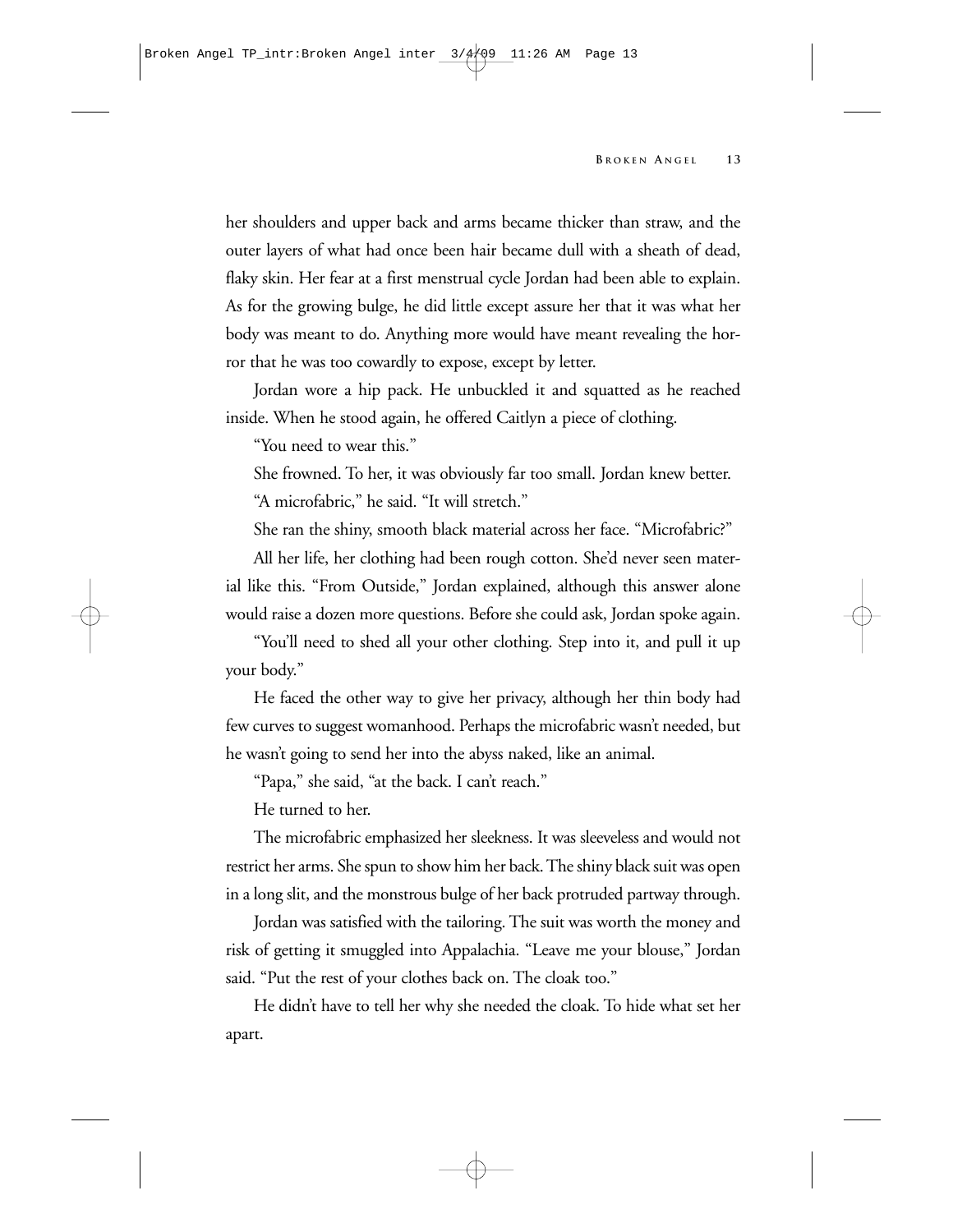"Remember everything I've taught you about Outside." He'd always let her believe they would be escaping together.

He took a shoelace from his pocket that he'd kept in preparation and tied it through a buttonhole of the blouse.

"Papa, what is happening?"

Through the years, he'd suffered her anguish at any reminder that she was so different. How much easier it would have been to show her a cocoon discarded by a butterfly, explaining the purpose of her hideous hump and what joy could be ahead of her. But it would have led to the other questions that he had never wanted to answer. So again and continuously, he'd been a coward. Not explaining.

He placed the vidpod in her hands. "Unregistered. Use it for navigation. I have one too."

"Unregistered!" All Appalachians knew the sentence was five years in the factory for anyone caught in possession of an unregistered vidpod.

"That's not important." Jordan uncoiled a rope from the hip pack. Thin, nylon, lightweight. "Below us is a stream. Follow it upstream to a cave behind a waterfall. Inside, you'll find instructions. Hurry out of the valley. Travel tonight. I don't know how long I can delay them."

She blinked hard. "No, Papa!"

"You have to make it Outside." Jordan spoke as he tied one end of the rope to the trunk of a stunted tree.

"Nobody makes it Outside. Please, don't leave me."

"There is a man named Brij. Among the Clan. He's waiting for you."

"The Clan!"

"Caitlyn, you've been taught not to fear the legends."

"I can't go without you."

"We can't both make it." Jordan threw the loose end of the rope over the edge of the cliff. He had full confidence she could climb down with ease. She was light boned. Muscle and sinew. Unnaturally so, and unnaturally strong.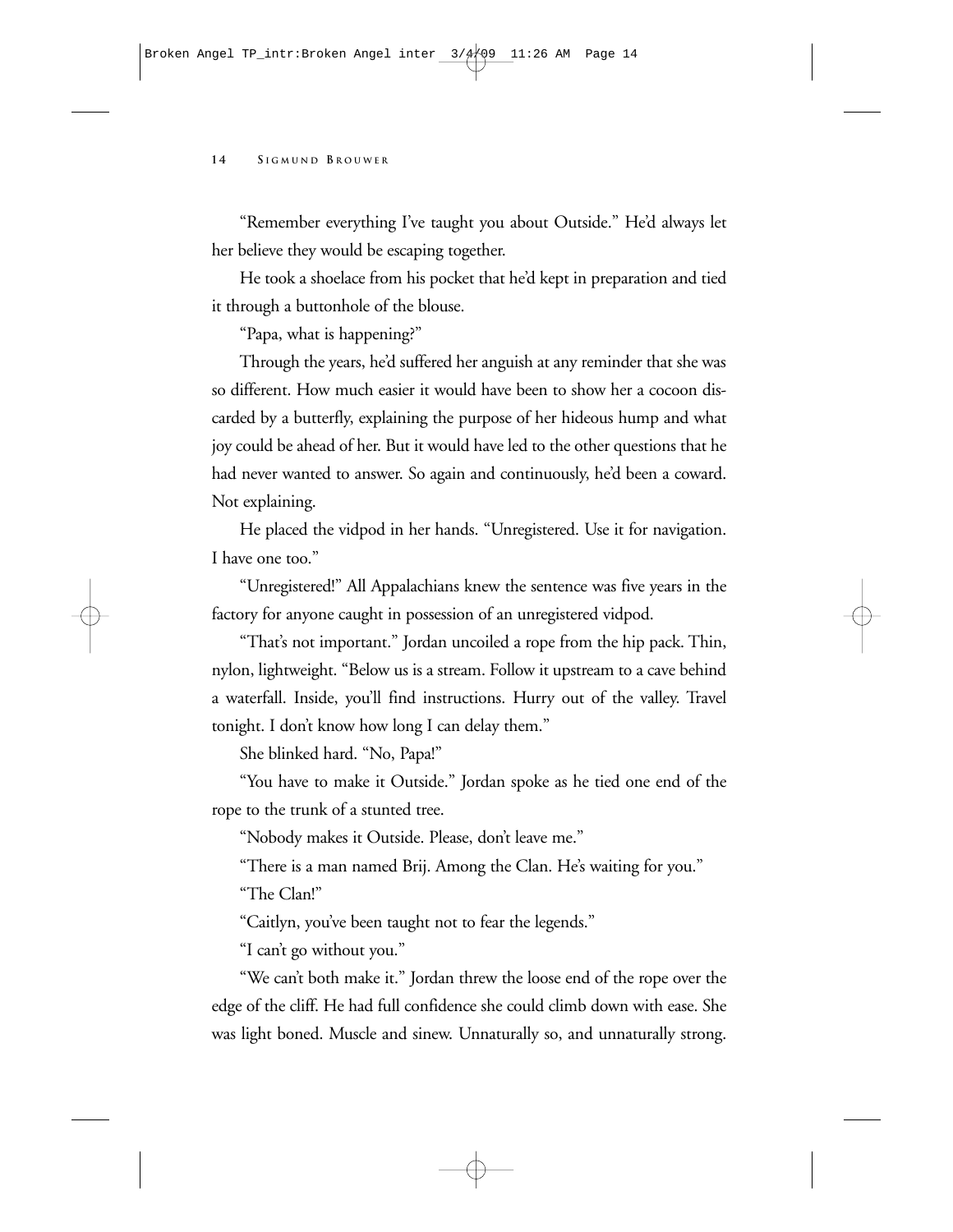"This will get you to a ledge below. You'll find more rope to help you climb down."

"Not without you." She wept.

"Listen to the hounds," he said. "We don't have much time."

"Why didn't you tell me earlier this was your plan?"

He tested the rope again, looked over the edge and swallowed back the feeling of vertigo. He knew Caitlyn didn't share that fear. "I can only ask that you trust me."

"I won't leave you."

"You have no choice," he said, shaking off the spinning sensation. "You can't be taken, dead or alive. You must not fall into their hands."

"Who are they?" She reached for him. "Tell me what this means! Papa, I'm afraid."

He stepped back. It hurt, not to reach for her. "Trust me, Caitlyn."

"Papa!" He'd never rejected her before. But if he held her now, he would lose his resolve and keep her in his arms until the dogs arrived.

"Caitlyn. I love you as big and forever as the sky." That had been their game.

*"Caitlyn, how much does Papa love you?"*

*"As big and forever as the sky, Papa."*

He squatted and reached into the hip pack again. The letter. His confession. He walked around her again and slid it between the microfabric and her body.

"Take the rope," he said. He spoke in such a way that she wouldn't fight him any longer. "Now."

He helped her over the edge of the cliff.

"Papa," she cried. "Papa!"

He steeled himself to ignore her, acutely aware at how little her delicate body weighed. He waited until her weight was no longer on the rope, then untied it and eased it down the cliff.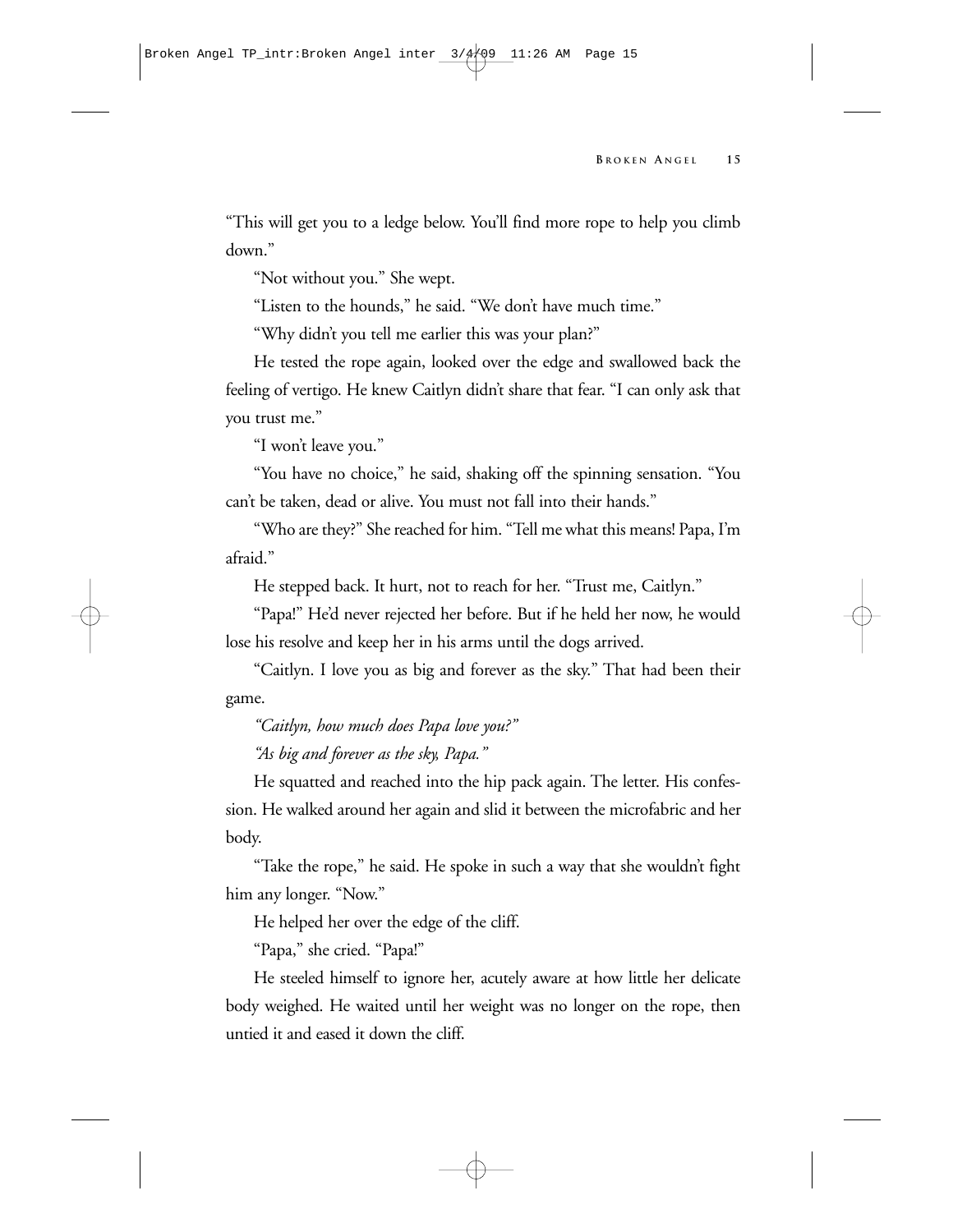"Papa!" Wind brought her plaintive cry up to him. Then she was gone.

Jordan leaned forward and whispered it again. "I love you as big and forever as the sky."

Then he took the lace that he'd tied to her blouse. He began to walk quickly, dragging the blouse behind him. The longer he could keep the hounds pursuing her scent, the better the chances that Caitlyn would make it Outside.

At best, he'd stay ahead of the hounds another half hour. Long enough to make it difficult, if not impossible, to backtrack and discover where Caitlyn had escaped.

The dark of night would be a mercy of sorts. He'd hear the hounds, but in the final moments, they'd only be a frenzy of shadows, throwing themselves upon him.

Then, finally, his guilt and grief would end.